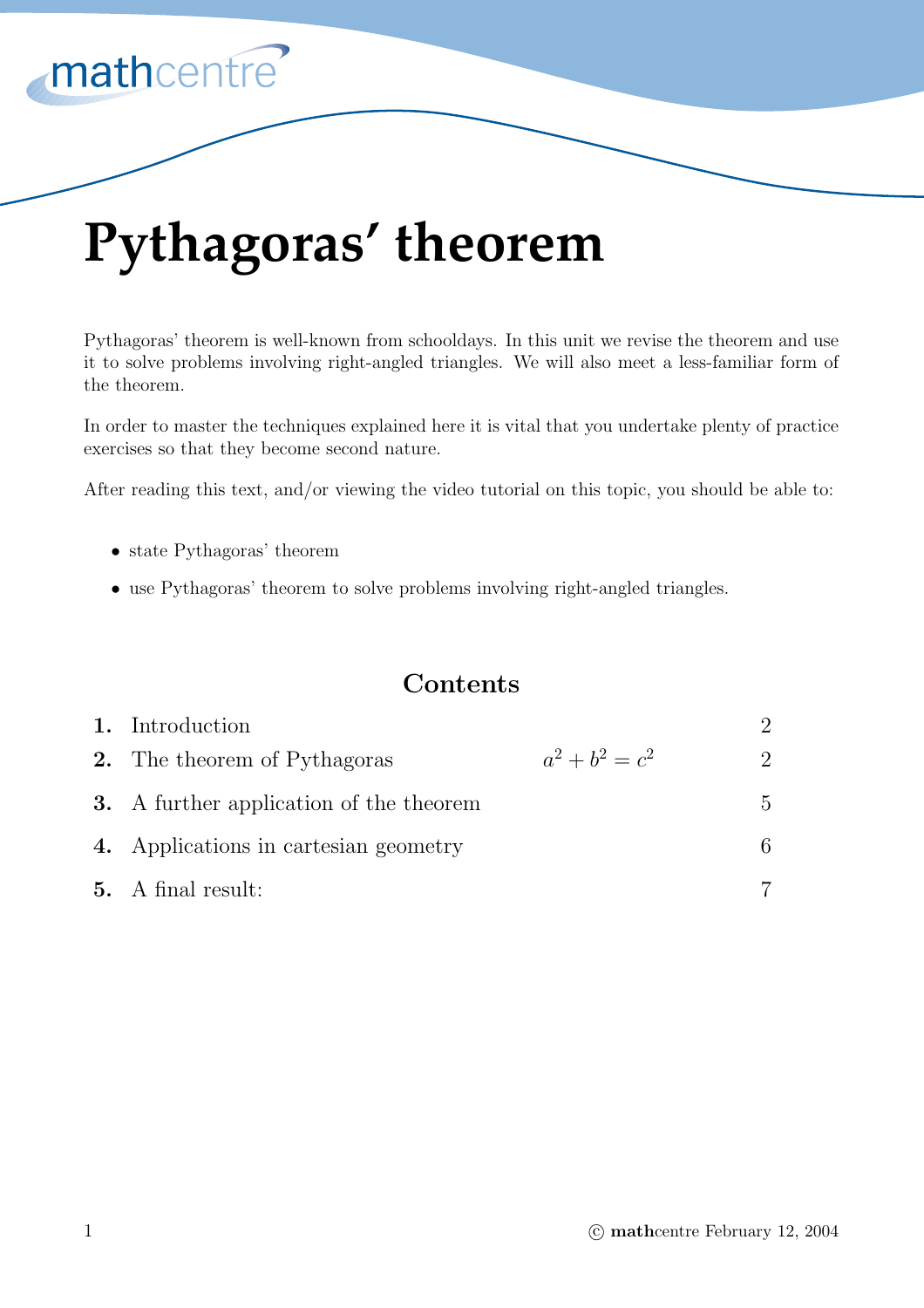## **1. Introduction**

The Theorem of Pythagoras is a well-known theorem. It is also a very old one, not only does it bear the name of Pythagoras, an ancient Greek, but it was also known to the ancient Babylonians and to the ancient Egyptians. Most school students learn of it as  $a^2 + b^2 = c^2$ . The actual statement of the theorem is more to do with areas. So, let's have a look at the statement of the theorem.

# **2. The Theorem of Pythagoras**

The theorem makes reference to a right-angled triangle such as that shown in Figure 1. The side opposite the right-angle is the longest side and is called the **hypotenuse**.



Figure 1. A right-angled triangle with hypotenuse shown.

What the theorem says is that the area of the square on the hypotenuse is equal to the sum of the areas of the squares on the two shorter sides. Figure 2 shows squares drawn on the hypotenuse and on the two shorter sides. The theorem tells us that area  $A + \text{area } B = \text{area } C$ .



Figure 2. A right-angled triangle with squares drawn on each side.

An excellent demonstration of this is available on the accompanying video. If we denote the lengths of the sides of the triangle as a, b and c, as shown, then area  $A = a^2$ , area  $B = b^2$  and area C =  $c^2$ . So, using Pythagoras' theorem

area A + area B = area C  

$$
a^2 + b^2 = c^2
$$

This is the traditional result.

C **math**centre February 12, 2004 2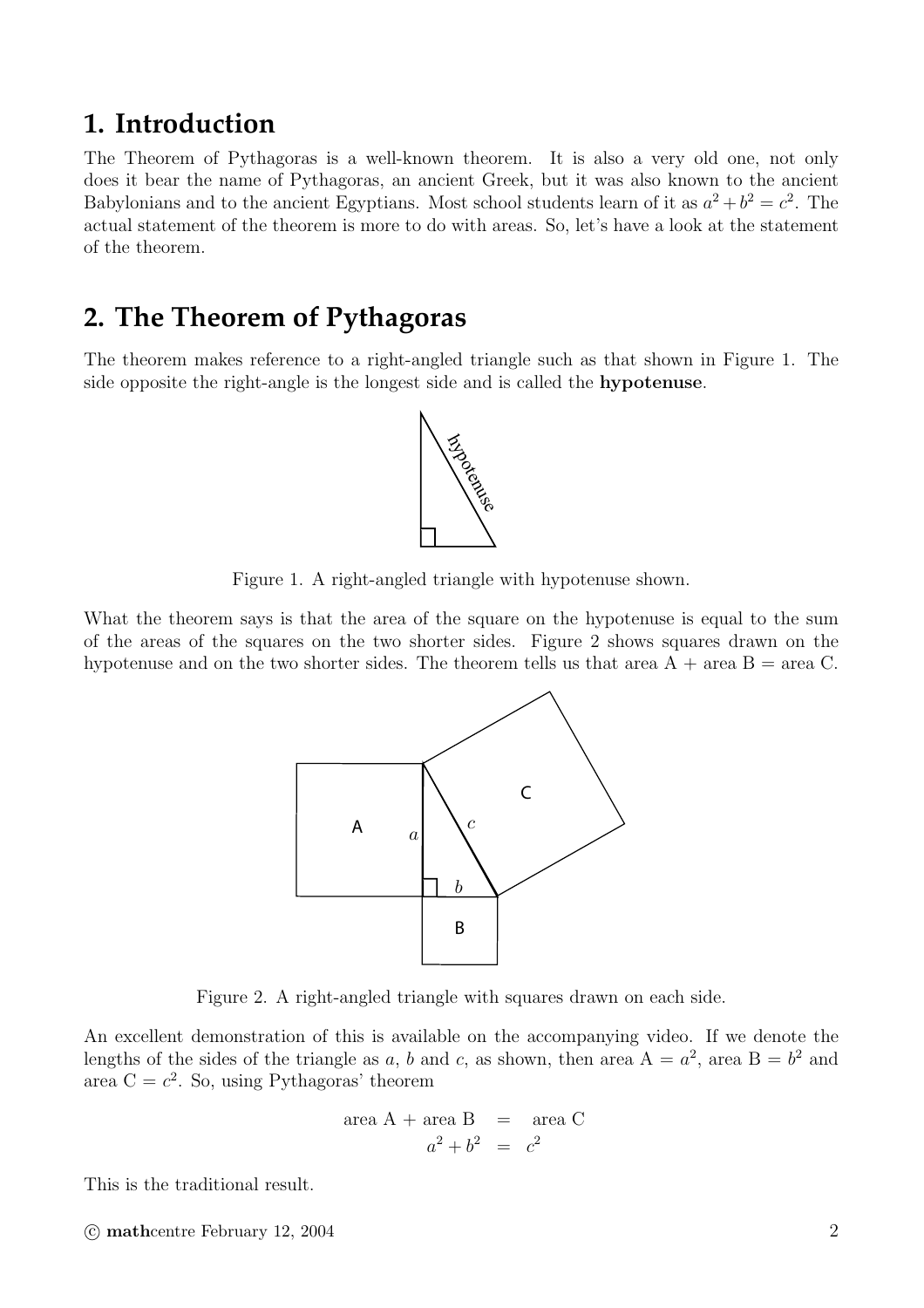

#### **Example**

Suppose we wish to find the length of the hypotenuse of the right-angled triangle shown in Figure 4. We have labelled the hypotenuse  $c$ .



Figure 4.

Using the theorem:

$$
a^{2} + b^{2} = c^{2}
$$
  
\n
$$
3^{2} + 4^{2} = c^{2}
$$
  
\n
$$
9 + 16 = c^{2}
$$
  
\n
$$
25 = c^{2}
$$
  
\n
$$
5 = c
$$

So 5 is the length of the hypotenuse, the longest side of the triangle.

#### **Example**

In this Example we will assume we know the length of the hypotenuse.



Figure 5.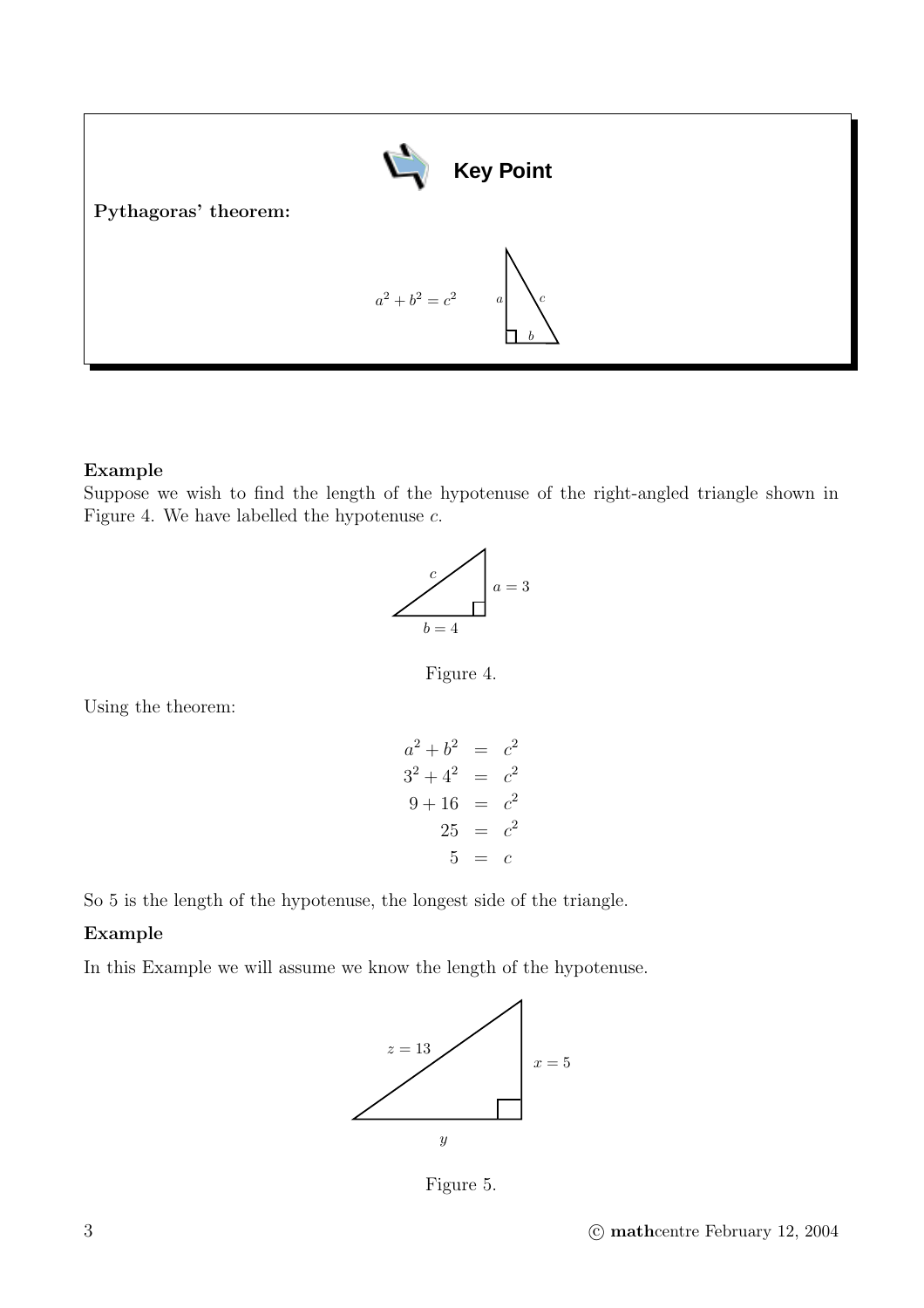The corresponding statement of Pythagoras' theorem is  $x^2 + y^2 = z^2$ . So,

$$
x^{2} + y^{2} = z^{2}
$$
  
\n
$$
5^{2} + y^{2} = 13^{2}
$$
  
\n
$$
25 + y^{2} = 169
$$
  
\n
$$
y^{2} = 144
$$
  
\n
$$
y = \sqrt{144} = 12
$$

So, 12 is the length of the unknown side.

#### **Example**

Suppose we wish to find the length  $q$  in Figure 6. The statement of the theorem is now



Figure 6.

$$
p^{2} + q^{2} = r^{2}
$$
  
\n
$$
15^{2} + q^{2} = 17^{2}
$$
  
\n
$$
225 + q^{2} = 289
$$
  
\n
$$
q^{2} = 64
$$
  
\n
$$
q = 8
$$

So, 8 is the length of the unknown side.

In each of these three Examples, the answers have been exact and they have been whole number values. These whole number triples, ((3,4,5), (5,12,13), (8,15,17)), or **Pythagorean triples**, as we call them, occur quite frequently. When you do questions like these, you probably won't be so lucky to get exact answers as we have done here; you almost certainly will have to use a calculator for many of them and you have to decide to approximate the answer to a given number of decimal places or a given number of significant figures.

#### **Exercise 1**

- 1. Determine, to 2 decimal places, the length of the hypotenuses of the right-angled triangles whose two shorter sides have the lengths given below.
	- a)  $5 \text{ cm}, 12 \text{ cm}$  b)  $1 \text{ cm}, 2 \text{ cm}$  c)  $3 \text{ cm}, 4 \text{ cm}$
	- d) 1 cm, 1 cm e)  $1.73$  cm, 1 cm f) 2 cm, 5 cm
- 2. Determine, to 2 decimal places, the length of the third sides of the right-angled triangles where the hypotenuse and other side have the lengths given below.
	- a)  $8 \text{ cm}, 2 \text{ cm}$  b)  $5 \text{ cm}, 4 \text{ cm}$  c)  $2 \text{ cm}, 1 \text{ cm}$
	- d) 6 cm, 5 cm e) 10 cm, 7 cm f) 1 cm, 0.5 cm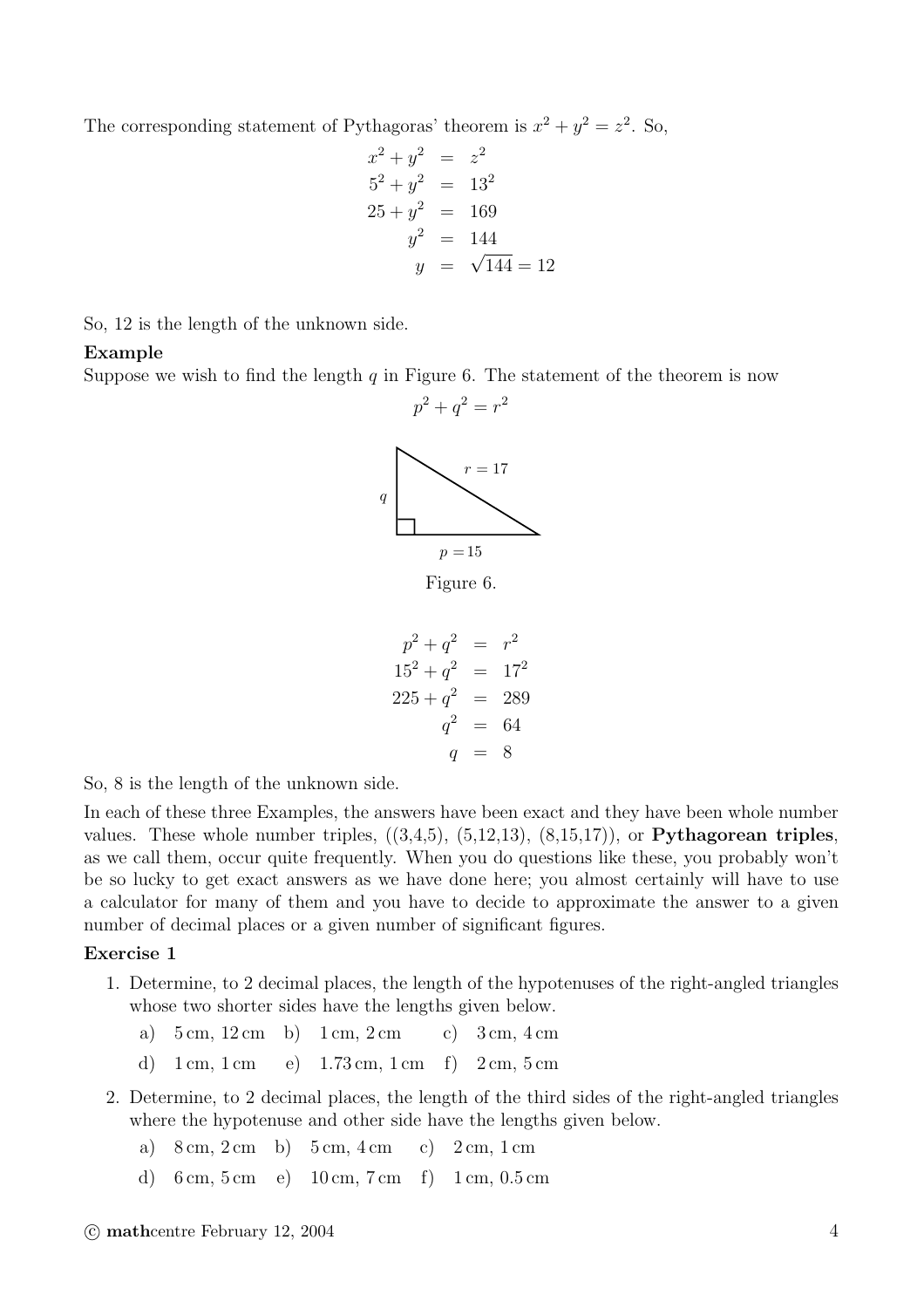# **3. A further application of the theorem**

Let's have a look at another application of Pythagoras' theorem.

Look at the cuboid shown in Figure 7. Suppose we wish to find the length,  $y$ , of the diagonal of this cuboid. This is the bold line in Figure 7. Note that ABC is a right-angled triangle with the right-angle at C. Note also, that ACD is a right-angled triangle with hypotenuse AC. Let AC have length  $x$ , as shown.



Figure 7.

Referrring to triangle ACD and using Pythagoras' theorem:

$$
32 + 42 = x2
$$
  

$$
9 + 16 = x2
$$
  

$$
x2 = 25
$$
  

$$
x = 5
$$

Now let the length of the diagonal AB be y. Using Pythagoras' theorem in triangle ABC:

$$
52 + 122 = y2
$$
  
25 + 144 = y<sup>2</sup>  
169 = y<sup>2</sup>  
y = \sqrt{169} = 13

So we can use the theorem of Pythagoras in 3-dimensions; we can use it to solve problems that are set up in 3-dimensional objects.

#### **Exercise 2**

1. Calculate the length of the diagonals of the following cuboids a)  $2 \times 3 \times 4$  b)  $1 \times 1 \times 3$  c)  $5 \times 5 \times 5$ Give your answers to 2 decimal places.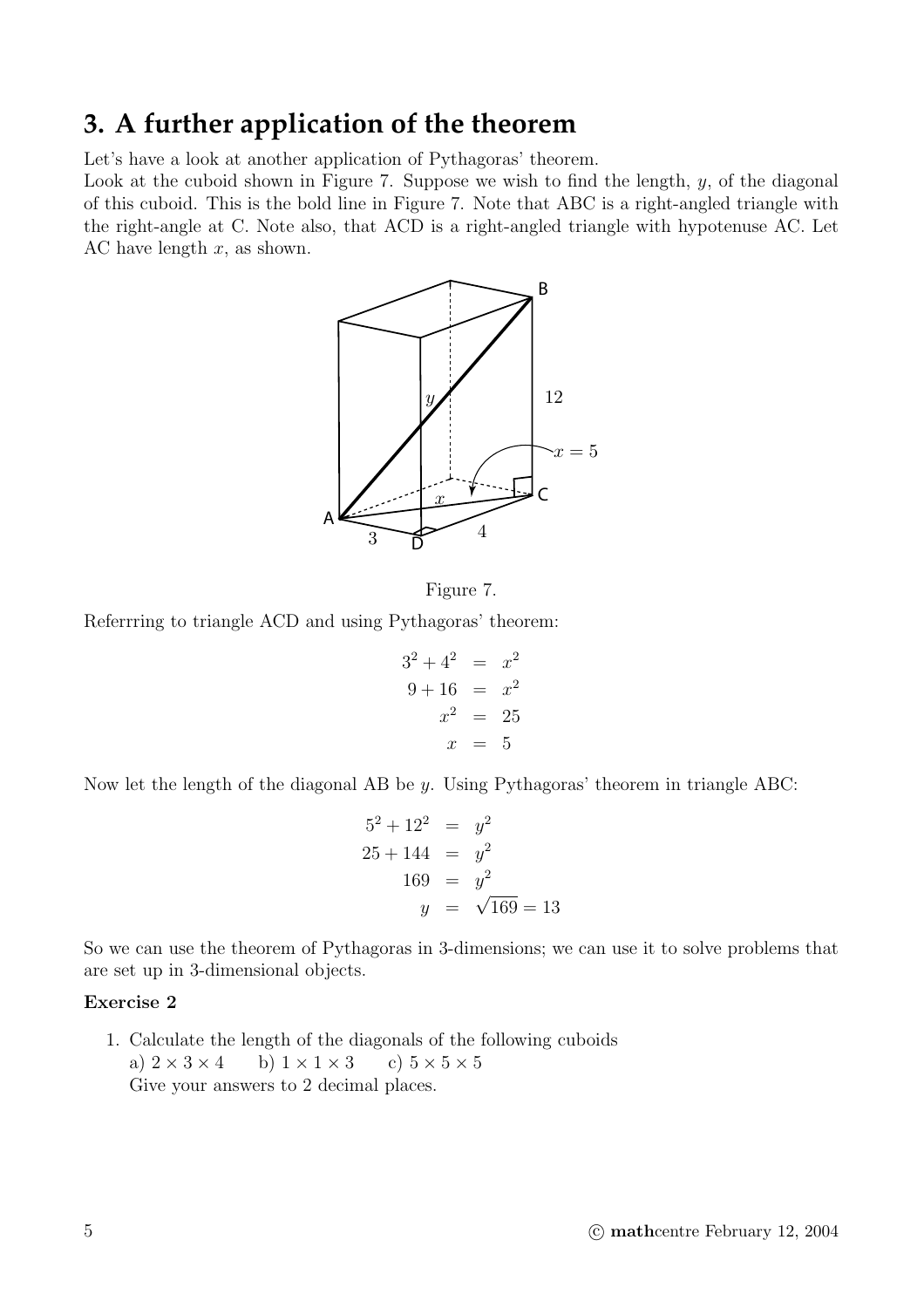## **4. Applications in cartesian geometry**

Cartesian geometry is geometry that is set out on a plane that uses cartesian co-ordinates. These are the familiar  $(x, y)$  coordinates you will have seen before. We have already seen that Pythagoras' theorem gives us a relationship which is satisfied between the lengths of the sides of a right-angled triangle. However, we can turn this theorem around. If we study any triangle, and find that the area of the square on the longest side is equal to the sum of the areas of the squares on the two shorter sides of the triangle, then the triangle must be right-angled. So we can use Pythagoras' theorem to tell whether a triangle is right-angled or not.

#### **Example**

Suppose we have the co-ordinates of three points:

$$
(3,4)
$$
  $(2,6)$   $(1,0)$ 

Can we use Pythagoras' theorem to find out whether they form the corners of a right-angled triangle ? The points are plotted in Figure 8. Looking at Figure 8 we might guess that the triangle does contain a right-angle, but we can't be sure. The scales on the two axes are not quite the same and so appearances can be deceptive.



Figure 8.

From Figure 8 note that

$$
(AB)^2 = 1^2 + 6^2 = 1 + 36
$$
  
= 37  

$$
(BC)^2 = 2^2 + 1^2 = 4 + 1
$$
  
= 5  

$$
(AC)^2 = 2^2 + 4^2 = 4 + 16
$$
  
= 20

Now ask the question. Do the squares of the shorter sides add together to give the square of the longer side ?

$$
(AC)^{2} + (BC)^{2} = 5 + 20 = 25 \neq 37
$$

So we do not have a right-angled triangle. In fact because the longest side, AB, is greater than that which would be required to form a right-angle (i.e.  $\sqrt{25} = 5$ ) we can deduce that the angle at C is in fact greater than  $90°$ . Thus C is an obtuse angle. This is not immediately obvious from a sketch.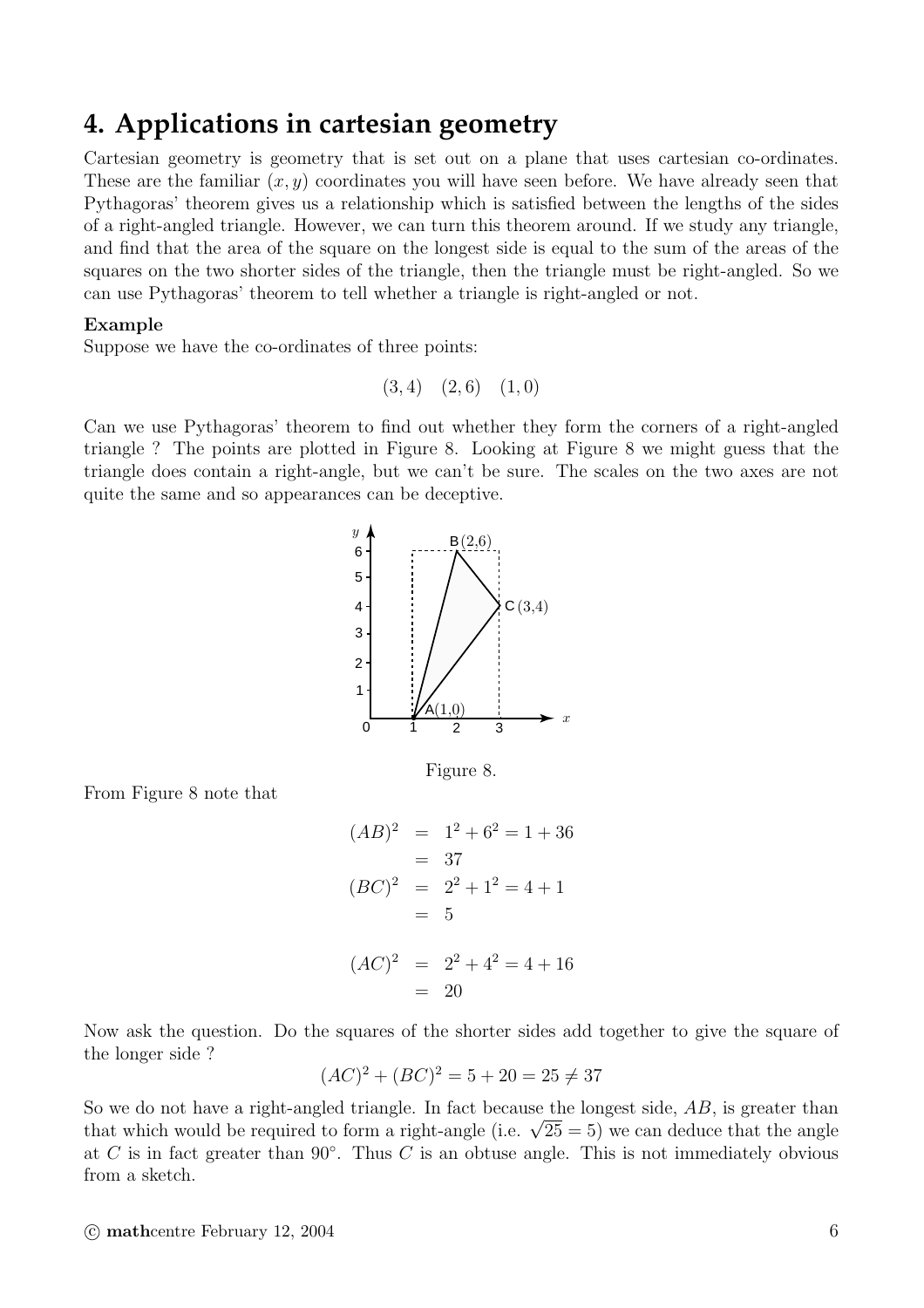#### **Exercise 3**

- 1. The lengths of the sides of a number of different triangles are given below. In each case, determine whether the largest angle is obtuse, right angle or acute.
	- a)  $1, 1, 1$  b)  $1, 1, 2$  c)  $4, 3, 2$  d)  $5, 7, 9$ e) 5, 12, 13 f) 2, 6, 4 g) 8, 10, 6 h) 1, 2, 2
- 2. The co-ordinates of the vertices of a number of triangles are given below. In each case, determine if the triangle is right angled.

# a)  $(1,2), (2,3), (5,0)$  b)  $(2,1), (4,2), (2,6)$  c)  $(3,2), (5,1), (2,5)$

# **5. A final result**

Finally, the fact that Pythagoras' Theorem is about squares is fairly well-known. What is not so well-known, although it is fairly obvious once you have seen it, is that if you take any regular figure or similar figures and place them on the sides of a right-angled triangle, then the area of the figure on the hypotenuse is equal to the sum of the areas of the figures on the two shorter sides. Consider, for example, Figure 9 where we have drawn semi-circles on each side of the right-angled triangle.



Figure 9. Semi-circles drawn on the sides of the right-angled triangle.

From the formula for the area of a circle:

Area of 
$$
A = \frac{1}{2}\pi \left(\frac{a}{2}\right)^2 = \frac{\pi}{8}a^2
$$
  
Area of  $B = \frac{1}{2}\pi \left(\frac{b}{2}\right)^2 = \frac{\pi}{8}b^2$   
Area of  $C = \frac{1}{2}\pi \left(\frac{c}{2}\right)^2 = \frac{\pi}{8}c^2$ 

and so

Area of 
$$
A + \text{Area of } B = \frac{\pi}{8}a^2 + \frac{\pi}{8}b^2
$$
  
=  $\frac{\pi}{8}(a^2 + b^2)$ 

But from Pythagoras' theorem  $a^2 + b^2 = c^2$  and so

Area of 
$$
A + \text{Area of } B = \frac{\pi}{8}c^2
$$
  
= Area of C

and so it is true that Area of  $A +$ Area of  $B =$ Area of C.